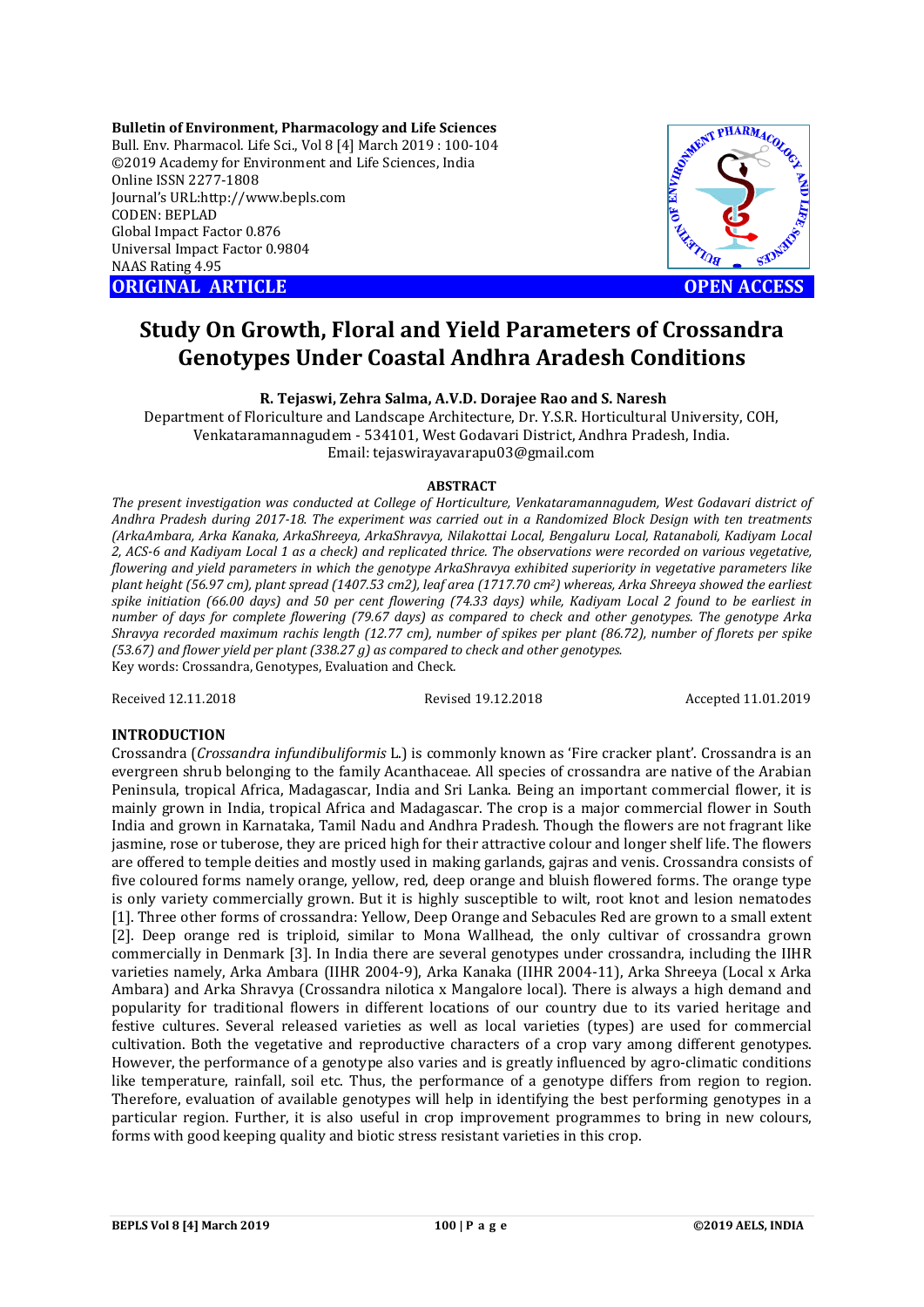# **MATERIAL AND METHODS**

The present study was carried out during the year 2017 to 2018 at College of Horticulture, Dr. Y.S.R Horticultural University, Venkataramannagudem, West Godavari District, Andhra Pradesh. The rooted cuttings of ten genotypes of crossandra were procured from ICAR-IIHR, Bengaluru, Karnataka, TNAU, Coimbatore, Tamil Nadu, HRS, Anantharajupeta and Kadiyam, Andhra Pradesh and planted in plots of 2.9 m x 2.9 m size at a spacing of 45 cm x 45 cm. Well decomposed farm yard manure at the rate of 25 t FYM and the recommended dose of fertilizers viz., Urea, Single Super Phosphate and Muriate of Potash in a ratio of 50: 100: 60 kg per hectare were taken as the sources of N,  $P_2O_5$  and  $K_2O$ , respectively. Entire dose of phosphorus and potassium was given as basal application and the nitrogen was applied in two splits at 30 and 60 days after planting. The standard cultural practices were followed throughout the experiment and five plants were selected at random and tagged in each replication of respective treatments for the purpose of recording observations on vegetative parameters, flowering parameters, yield parameters

# **RESULTS AND DISCUSSION**

## **Plant height**

The plant height among different crossandra genotypes varied significantly (Table 1). At 150 DAP the highest plant height (56.97 cm) was recorded by the genotype Arka Shravya, Whereas, the genotype Bengaluru local (29.77 cm) and Nilakottai local (30.60 cm) exhibited the shortest plant height. The variation among different genotypes may be attributed to genetic makeup of the genotypes as observed by Dimri *et al.* [4] in tuberose. The maximum plant height in Arka Shravya may be due to more internodal length. The results are in line with the findings of Priyanka *et al.* [5] in crossandra.

## **Plant spread (cm2)**

Significant differences were observed among different genotypes of crossandra with respect to plant spread. At 150 DAP, the maximum plant spread was recorded in genotype Arka Shravya (1407.53 cm<sup>2</sup>). However, the genotype ACS-6 showed minimum plant spread  $(674.30 \text{ cm}^2)$ . The maximum plant spread was exhibited by the genotype Arka Shravya  $(1407.53 \text{ cm}^2)$  as compared to the check  $(1093.60 \text{ cm}^2)$ . Similar results were reported by Priyanka *et al.* (2017) in the genotype Arka Shravya. This may be due to peculiar branching and flowering habit of the plant producing spikes only on one side of the branch and also it has shown more internodal length and wider crotch angle between the branches. The differences in plant spread is a varietal trait and is probably governed by the genetic makeup. Varietal differences in plant spread was reported by Kulkarni and Reddy [6] in China aster.

#### **Leaf area (**cm2**)**

The data related to leaf area per plant depicted significant differences among genotypes of crossandra. The genotype Arka Shravya recorded maximum leaf area  $(1717.70 \text{ cm}^2)$  while, the minimum leaf area was observed in ACS-6 (590.19 cm<sup>2</sup>) at 150 DAP. Comparative studies among the genotypes of crossandra revealed that the genotype Arka Shravya (1717.70 cm<sup>2</sup>) recorded more leaf area than check (787.16 cm<sup>2</sup>). The variation in leaf area among different genotypes of crossandra may be due to difference in plant height, plant spread and number of leaves per plant [7].

#### **Number of days taken for spike initiation**

The differences observed in the number of days taken for spike initiation among the genotypes were found significant. The genotype Arka Shreeya (66.00 days) showed earliest spike initiation among all the genotypes but was on par with Arka Ambara (66.67 days), Kadiyam Local 2 (68.00 days), Arka Kanaka (71.67 days) and Arka Shravya (70.33 days) whereas, Bengaluru Local delayed in spike initiation (81.13 days) which was on par with remaining two genotypes. A comparison of the data with check revealed that except Nilakottai Local (80.00 days) and Bengaluru Local (81.13 days), all other genotypes were at par in respect of the number of days taken for spike initiation. Days taken to spike initiation is an important character describing the earliness of flowering which is useful for the selection of precocious varieties. The variation in days taken to spike initiation might be primarily governed by the genetic makeup as observed in the present study and also as evident from the earlier findings of Naresh *et al.* [8] in gladiolus. Chourasia *et al.* [9] also reported that spike initiation might have been primarily dependent on food reserves in plant that could be related to the growth rate of plants regulating accumulation of requisite level of carbohydrates for slipping in tuberose.

#### **Number of days to 50 per cent flowering**

The minimum number of days for 50 per cent flowering was recorded in the genotype Arka Shreeya (74.33 days) which was on par with the genotypes Kadiyam Local 2 (75.90 days), Arka Shravya (76.10 days), Arka Ambara (76.80 days) and Arka Kanaka (77.60 days). However, the maximum number of days were taken by the genotype Bengaluru Local (88.30 days). Arka Kanaka (77.60 days), Arka Ambara (76.80 days), Arka Shravya (76.10 days), Kadiyam Local 2 (75.90 days) and Arka Shreeya (74.33 days) showed earliest to 50 per cent flowering than check (86.30 days) whereas, all the other genotyes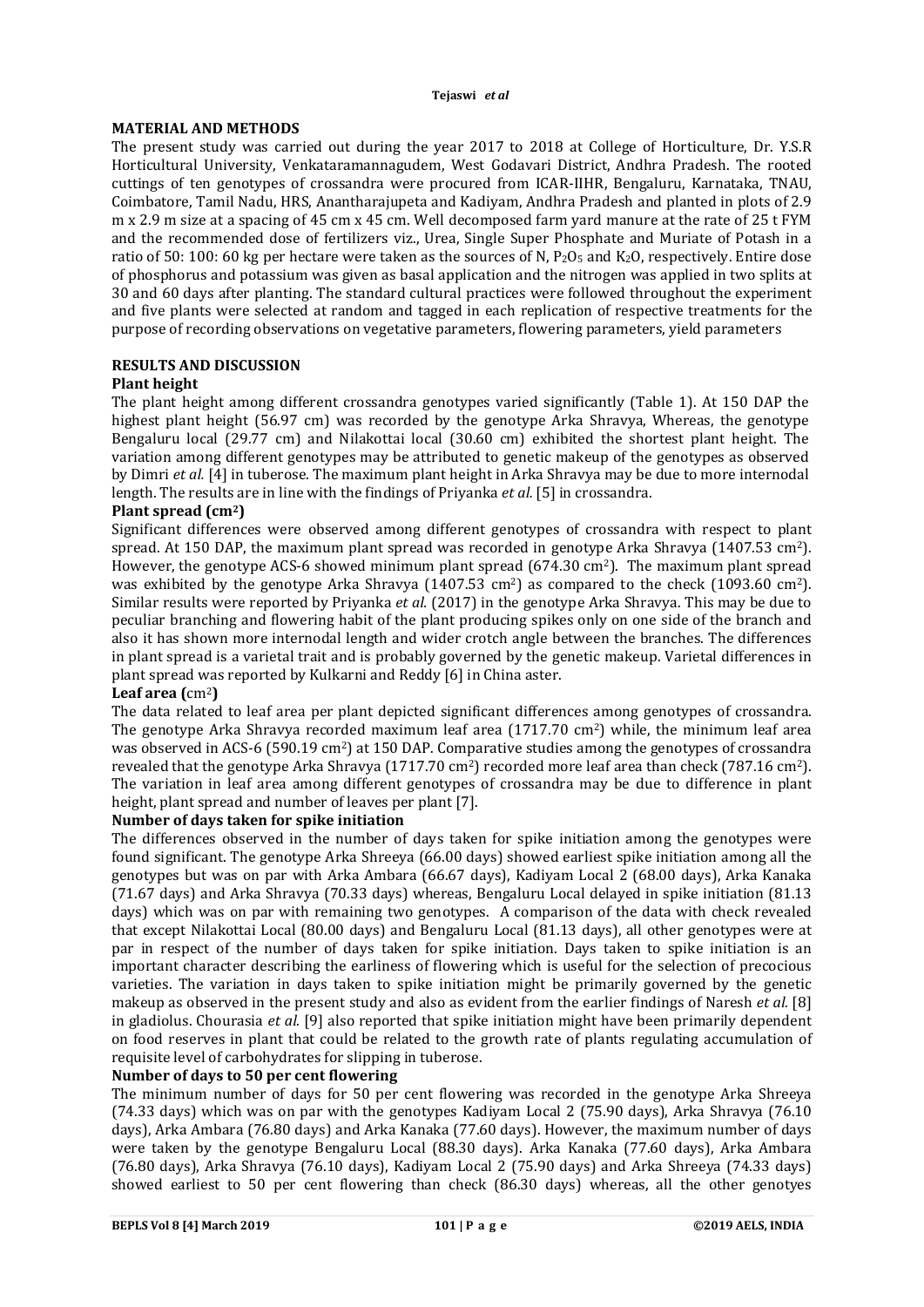recorded on par with it. Zosiamliana *et al.* [10] reported that the differences in flowering might be due to the different time period taken by the different genotypes based on their genetic makeup.

# **Number of days to complete flowering**

Significantly minimum number of days for complete flowering was observed in the genotype Kadiyam Local 2 (79.67 days) which was recorded on par with Arka Ambara (80.33 days), Arka Shreeya (81.67 days), Arka Shravya (83.00 days) and Arka Kanaka (84.33 days) whereas, the genotype Bengaluru Local recorded maximum number of days to complete flowering (104.00 days). All the genotypes except Bengaluru Local (104.00 days) and Nilakottai Local (101.00 days) showed earliness with respect to complete flowering than check (96.67 days).

## **Rachis length (cm)**

There was a significant difference in the rachis length of different crossandra genotypes (Table 2). The longest rachis length was observed in genotype Arka Shravya (12.77 cm) and was significantly superior to all other genotypes which were on par among each other. However, ACS-6 (6.83 cm) recorded minimum rachis length. The longest rachis length was found in the genotype Arka Shravya (12.77 cm) as compared to check (8.13 cm). The superiority in vegetative characters like plant height, number of leaves and leaf area in Arka Shravya might have resulted in supply of more photosynthates to the spike thereby showing superior floral characters. The differences in spike length and rachis length can be attributed to the genetic constitution of the hybrids [11, 8] in gladiolus.

## **Table 1: Vegetative and flowering parameters in different genotypes of crossandra**

| S.No. | Treatments                 | Plant<br>height<br>$\mathsf{cm}$ | Plant spread<br>$\text{cm}^2$ | Leaf area<br>$\text{cm}^2$ | Spike Initiation<br>(Days) | 50 per cent<br>Flowering<br>(Days) | Complete<br>Flowering<br>(Days) |
|-------|----------------------------|----------------------------------|-------------------------------|----------------------------|----------------------------|------------------------------------|---------------------------------|
| 1.    | Arka Ambara                | 40.37                            | 1122.33                       | 806.50                     | 66.67                      | 76.80                              | 80.33                           |
| 2.    | Arka Kanaka                | 42.60                            | 1152.10                       | 910.45                     | 71.67                      | 77.60                              | 84.33                           |
| 3.    | Arka Shreeva               | 41.80                            | 1039.53                       | 830.30                     | 66.00                      | 74.33                              | 81.67                           |
| 4.    | Arka Shravya               | 56.97                            | 1407.53                       | 1717.70                    | 70.33                      | 76.10                              | 83.00                           |
| 5.    | Nilakottai Local           | 30.60                            | 1000.57                       | 704.45                     | 80.00                      | 87.70                              | 101.00                          |
| 6.    | Bengaluru Local            | 29.77                            | 997.65                        | 735.18                     | 81.13                      | 88.30                              | 104.00                          |
| 7.    | Ratanaboli                 | 36.97                            | 1047.93                       | 811.06                     | 74.00                      | 85.70                              | 90.33                           |
| 8.    | Kadiyam Local 2            | 33.50                            | 1020.20                       | 782.27                     | 68.00                      | 75.90                              | 79.67                           |
| 9.    | $ACS - 6$                  | 33.90                            | 674.30                        | 590.19                     | 76.67                      | 84.90                              | 87.33                           |
| 10.   | Kadiyam Local 1<br>(check) | 33.53                            | 1093.60                       | 787.16                     | 78.87                      | 86.30                              | 96.67                           |
|       | Mean                       | 38.00                            | 1055.57                       | 867.53                     | 73.33                      | 81.36                              | 88.83                           |
|       | $SEm+$                     | 1.55                             | 75.45                         | 15.24                      | 1.91                       | 1.98                               | 2.28                            |
|       | $CD$ at $5\%$              | 4.64                             | 225.92                        | 45.63                      | 5.73                       | 5.92                               | 6.82                            |

#### **Table 2: Yield parameters in different genotypes of crossandra**

| S.No. | Treatments              | Rachis<br>length $(cm)$ | Number of spikes<br>per plant | Number of florets<br>per spike | Flower yield<br>per plant $(g)$ |
|-------|-------------------------|-------------------------|-------------------------------|--------------------------------|---------------------------------|
| 1.    | Arka Ambara             | 7.97                    | 49.21                         | 20.00                          | 98.31                           |
| 2.    | Arka Kanaka             | 9.13                    | 62.41                         | 27.33                          | 146.60                          |
| 3.    | Arka Shreeya            | 7.50                    | 62.53                         | 21.67                          | 116.37                          |
| 4.    | Arka Shravya            | 12.77                   | 86.72                         | 53.67                          | 338.27                          |
| 5.    | Nilakottai Local        | 8.70                    | 53.42                         | 29.67                          | 88.45                           |
| 6.    | Bengaluru Local         | 7.33                    | 56.56                         | 25.00                          | 114.10                          |
| 7.    | Ratanaboli              | 7.73                    | 71.64                         | 26.00                          | 71.52                           |
| 8.    | Kadiyam Local 2         | 8.53                    | 50.29                         | 25.33                          | 45.76                           |
| 9.    | $ACS - 6$               | 6.83                    | 42.52                         | 17.33                          | 21.97                           |
| 10.   | Kadiyam Local 1 (check) | 8.13                    | 58.98                         | 26.67                          | 62.34                           |
|       | Mean                    | 8.46                    | 59.43                         | 27.27                          | 110.37                          |
|       | $SEm+$                  | 0.57                    | 2.15                          | 1.77                           | 6.17                            |
|       | $CD$ at $5\%$           | 1.69                    | 6.45                          | 5.29                           | 18.46                           |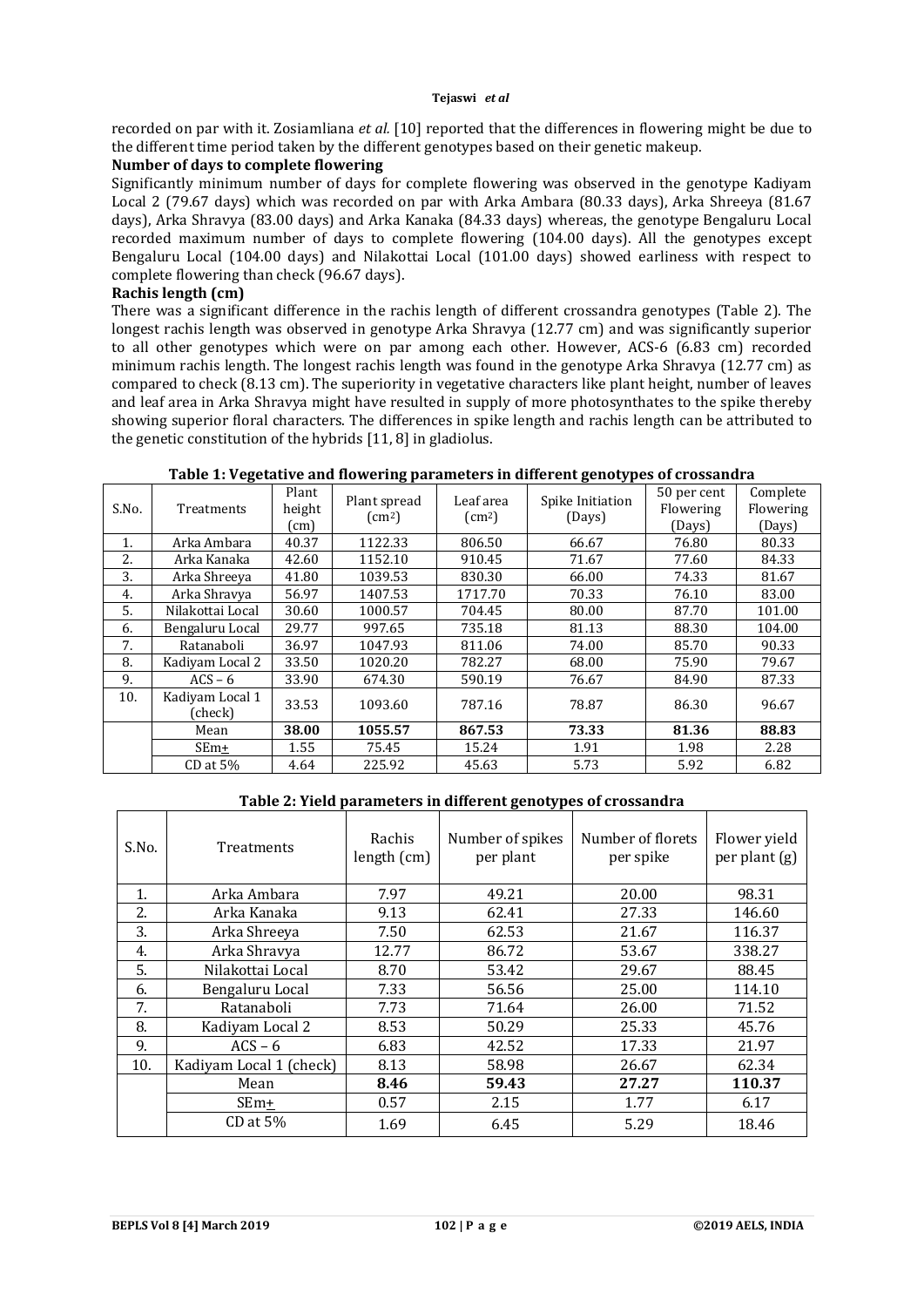#### **Number of spikes per plant**

Differences were significant among crossandra genotypes studied for number of spikes per plant. The maximum number of spikes per plant was exhibited by the genotype Arka Shravya (86.72) whereas, the genotype ACS-6 showed minimum number of spikes per plant (42.52). Among the genotypes of crossandra studied, Arka Shravya (86.72) and Ratanaboli (71.64) recorded maximum number of spikes per plant than Local check (58.98).

Differences in number of spikes per plant among the various genotypes is might be due to the genetic variation. Similar results were reported by Ranchana *et al.* [12] and Prashantha *et al.* [13] in tuberose. **Number of florets per spike**

Significant differences were observed with respect to number of florets per spike among crossandra genotypes. Significant superiority was found in Arka Shravya over all other genotypes as it recorded maximum number of florets per spike (53.67). A comparison of the data with check revealed that Arka Shravya (53.67) recorded maximum number of florets per spike whereas, Arka Ambara (20.00) and ACS-6 (17.33) showed minimum number of florets per spike with check (26.67). The number of florets per spike is closely associated with the length of rachis, as longer the rachis more the number of florets on the spike as well as it can also be attributed to the number of leaves per plant which supplies the carbohydrate assimilates required for flower production. Chourasia *et al.* [9] assessed that the variation in number of spikes per plant might be due to variability in genetic constitution of the varieties in gladiolus.

## **Flower yield per plant (g)**

The data pertaining to flower yield per plant showed significant variations in crossandra genotypes. Superiority in flower yield per plant was exhibited by Arka Shravya (338.27 g) whereas, the genotype ACS-6 recorded less yield per plant (21.97). Among the genotypes of crossandra studied, all the genotypes except Kadiyam Local 2 (45.76 g), Ratanaboli (71.52 g) and ACS-6 (21.97 g) were found to be superior as compared to check (62.34 g). The higher yield might be due to increased morphological parameters like plant height, more number of leaves and leaf area which help in production of more photosynthates resulting in greater accumulation of dry matter which in turn leads to production of more number of flowers per plant. The results are in line with the findings of Priyanka *et al.* [5] and Ramachandrudu and Thangam [14] in Crossandra.

#### **ACKNOWLEDGEMENT**

This paper forms the part of thesis of the first author in the Dept. of Floriculture & Landscape Architecture submitted to the Dr.YSR Horticultural University, Venkataramannagudem, Andhra Pradesh, India.

#### **REFERENCES**

- 1. Vadivelu, S. and Muthukrishnan, T.S. (1980). Nat. sem. Prod. Tech. comm. Flower crops. Coimbatore, India. Tamil Nadu Agricultural University.
- 2. Velusamy, P., Thangaraj, T. and Muthuswamy, S. (1974). *South Indian Hort.* 22:81-83.
- 3. Ottosen, C.O. and Christensen, O. U. (1986). *Gartenbauwissenchaft.* 51(4):156-159.
- 4. Dimri, S., Punetha, P., Bohra, M. and Tanuja. (2017). Screening of suitable germplasm of tuberose (Polianthes tuberose L.) For mid hill conditions of Garhwal Himalayas. *International J. of Agri. Sci. and Res.* 7(2):499-506.
- 5. Priyanka, T.K., Kamble, B.S., Anuradha, R.W., Kumar, N. and Shirol, A.M. 2017. Evaluation of different crossandra genotypes under ghataprabha command area. *J. of Pharmacognosy and Phytochemistry*. 6(6):252-254.
- 6. Kulkarni, B.S. and Reddy, B.S. 2006. Vegetative growth and flower yield as influenced by different cultivars of China aster. Haryana *J. of Hort. Sci.* 35(3/4):269-270.
- 7. Lagamanna, R.K., Balappa, R.K., Devi Singh, Vivek, K. and Digender, S. 2015. Evaluation of recent varieties of gerbera for yield parameters grown under net house conditions. *Environment & Ecology.* 33(4):1542-1543.
- 8. Naresh, S., DorajeeRao, A.V.D., Bhaskar, V.V., Umakrishna, K. and Paratpararao, M. 2015. Evaluation of gladiolus (*Gladiolus hybrid* L.) hybrids under coastal Andhra Pradesh. *Plant Archives.* 15(1):451-454.
- 9. Chourasia, A., Viradia, R., Ansar, H. and Madle, S.N. 2015. Evaluation of different gladiolus cultivars for growth, flowering, spike yield and corm yield under Saurashtra region of Gujarat. *The Bioscan.* 10(1):131-134.
- 10. Zosiamliana, J.H., Reddy, G.S.N. and Rymbai, H. 2012. Study on the performance of some varieties of china aster (*Callistephus chinensis* Ness.) in Andhra Pradesh. *Prog. Hort*. 45(2):312-316.
- 11. Kishan, S. 2010. Morphological variation and evaluation of gladiolus germplasm. Indian *J. of Agri. Sci.* 80(8):742– 745.
- 12. Ranchana, P., Kannan, M. and Jawaharlal, M. 2013. Evaluation of tuberose (*Polianthes tuberosa*) genotypes (Double) for yield and genetic variability. *J. of Ornamental Hort.* 16(1&2):10-14.
- 13. Prashanta, M., Punetha, P. and Rana, D.K. 2016. Evaluation of tuberose genotypes for vegetative, floral and bulb yielding attributes under the valley conditions of Garhwal Himalayas. *Intl. J. of Agri. Sci.* 8(62):3522-3524.